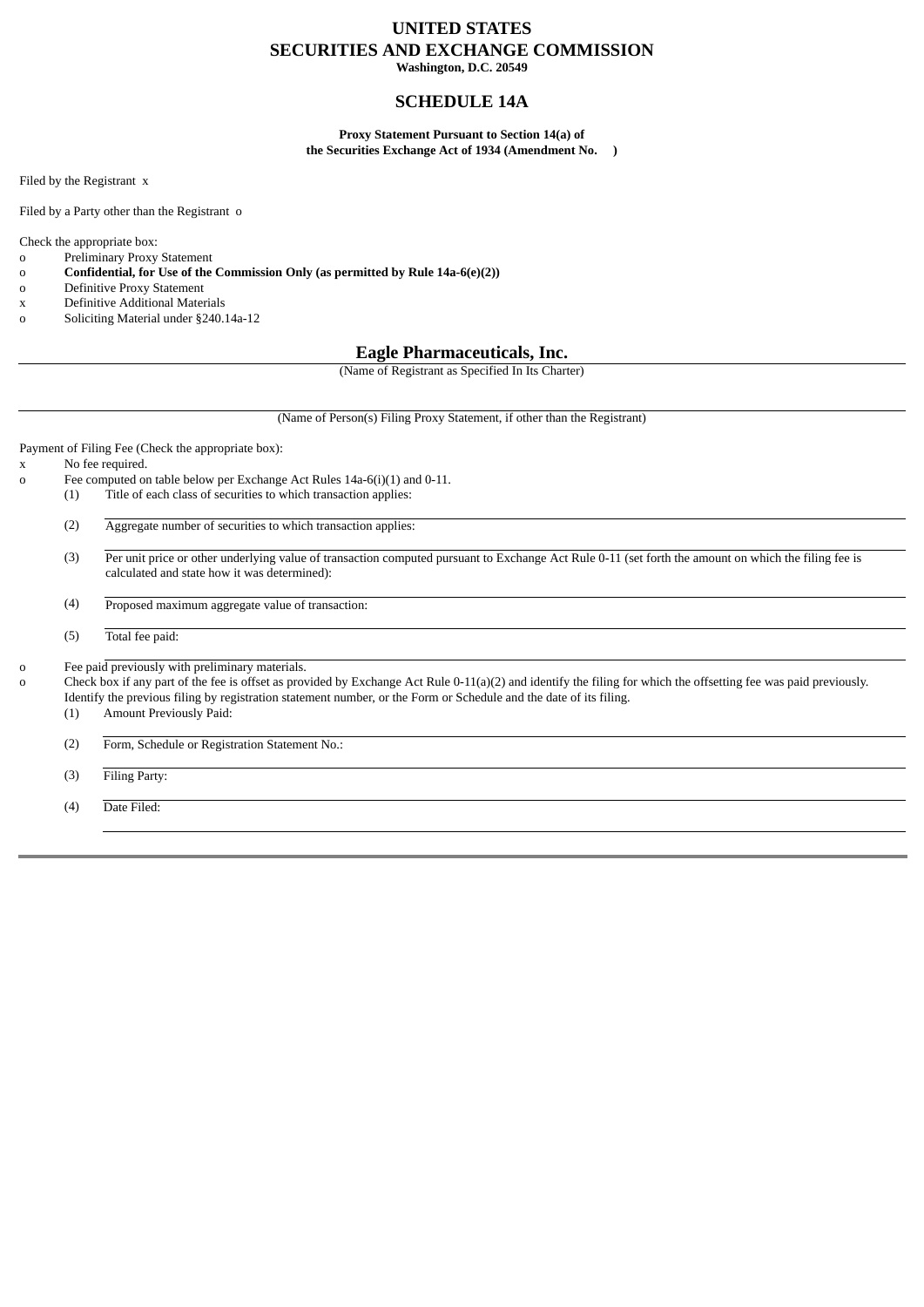## \*\*\* Exercise Your Right to Vote \*\*\*

## Important Notice Regarding the Availability of Proxy Materials for the Eagle Pharmaceuticals Annual Meeting of Stockholders to be Held on June 19, 2018.

#### **Meeting Information EAGLE PHARMACEUTICALS, INC. Meeting Type: Annual Meeting** For holders as of: April 24, 2018 Date: June 19, 2018 Time: 10:00 AM, EDT Location: Cooley LLP The Grace Building III4 Avenue of the Americas New York, NY 10036-7798 You are receiving this communication because you hold shares in the company named above. EAGLE PHARMACEUTICALS, INC. **SO TICE BOULEVARD, SUITE 315**<br>WOODCLIFF LAKE, NJ 07677 This is not a ballot. You cannot use this notice to vote these

shares. This communication presents only an overview of the more complete proxy materials that are available to you on the Internet. You may view the proxy materials online at www.proxyvote.com or easily request a paper copy (see reverse side).

We encourage you to access and review all of the important information contained in the proxy materials before voting.

See the reverse side of this notice to obtain proxy materials and voting instructions.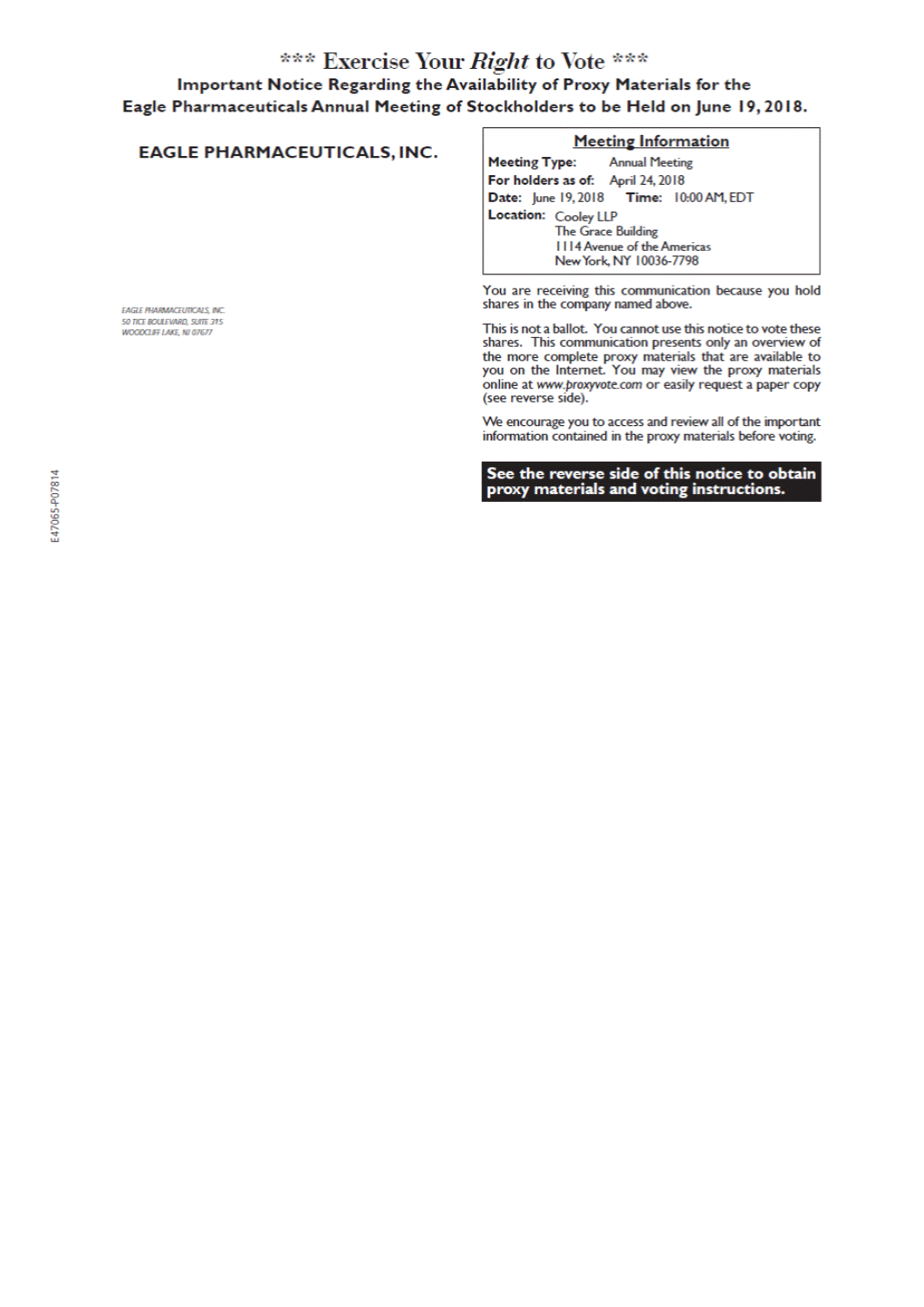## Before You Vote  $-$

How to Access the Proxy Materials

#### Proxy Materials Available to VIEW or RECEIVE:

NOTICE AND PROXY STATEMENT

**STOCKHOLDER LETTER** 

#### **How to View Online:**

Have the information that is printed in the box marked by the arrow  $\rightarrow$  XXXX XXXX XXXX XXXX (located on the following page) and visit: www.proxyvote.com.

**ANNUAL REPORT** 

How to Request and Receive a PAPER or E-MAIL Copy:

If you want to receive a paper or e-mail copy of these documents, you must request one. There is NO charge for requesting a copy. Please choose one of the following methods to make your request:

**I) BY INTERNET:** www.proxyvote.com 2) BY TELEPHONE: 1-800-579-1639

3) BY E-MAIL\*: sendmaterial@proxyvote.com

\* If requesting materials by e-mail, please send a blank e-mail with the information that is printed in the box marked by the arrow  $\rightarrow$  XXXX XXXX XXXX XXXX (located on the following page) in the subject line.

Requests, instructions and other inquiries sent to this e-mail address will NOT be forwarded to your investment advisor. Please make the request as instructed above on or before June 5, 2018 to facilitate timely delivery.

# — How To Vote —

Please Choose One of the Following Voting Methods

Vote In Person: Many stockholder meetings have attendance requirements including, but not limited to, the possession of an attendance ticket issued by the entity holding the meeting. Please check the meeting materials for any special requirements for meeting attendance. At the meeting, you will need to request a ballot to vote these shares.

Vote By Internet: To vote now by Internet, go to www.proxyvote.com. Have the information that is printed in the box marked by the arrow  $\rightarrow$  XXXX XXXX XXXX XXXX (located on the following page) available and follow the instructions.

Vote By Mail: You can vote by mail by requesting a paper copy of the materials, which will include a proxy card.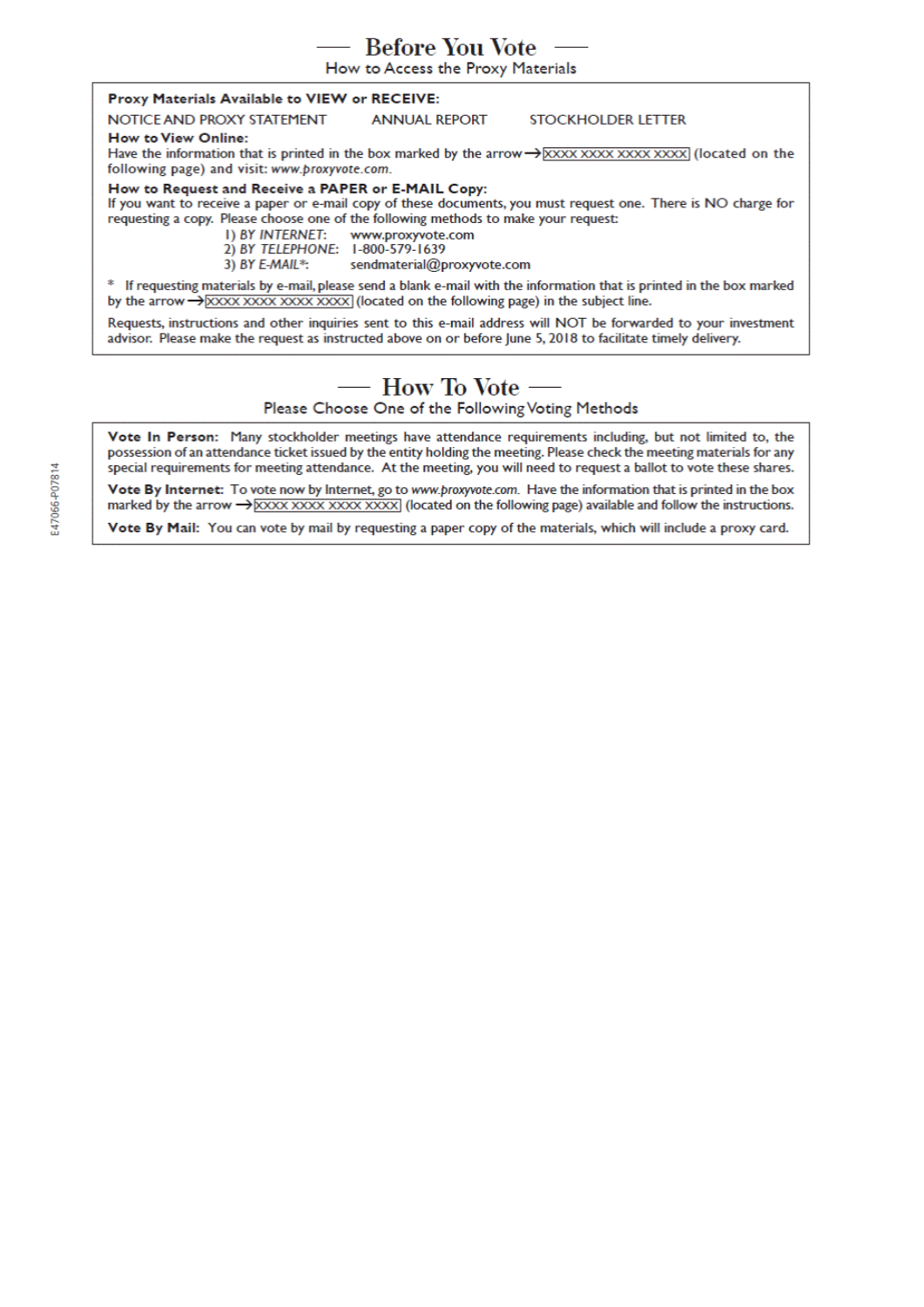#### **Voting Items**

# The Board of Directors recommends you vote FOR<br>each of the director nominees listed in Proposal 1:

To elect three nominees for director named<br>herein to hold office until the 2021 Annual<br>Meeting of Stockholders and until his successor<br>has been duly elected and qualified, or, if sooner,<br>until the director's death, resigna  $\mathbf{1}$ 

#### Nominees:

- 01) Michael Graves
- $02)$ Robert Glenning
- 03) Richard A. Edlin

#### The Board of Directors recommends you vote FOR Proposals 2 and 3.

- To ratify the selection by the audit committee of the Board of Directors of BDO USA, LLP as the Company's independent registered<br>public accounting firm for the fiscal year ending December 31, 2018; and 2.
- $\overline{3}$ . To approve, on an advisory basis, the compensation of the Company's named executive officers.

NOTE: Such other business as may properly come before the meeting or any adjournment or postponement thereof.